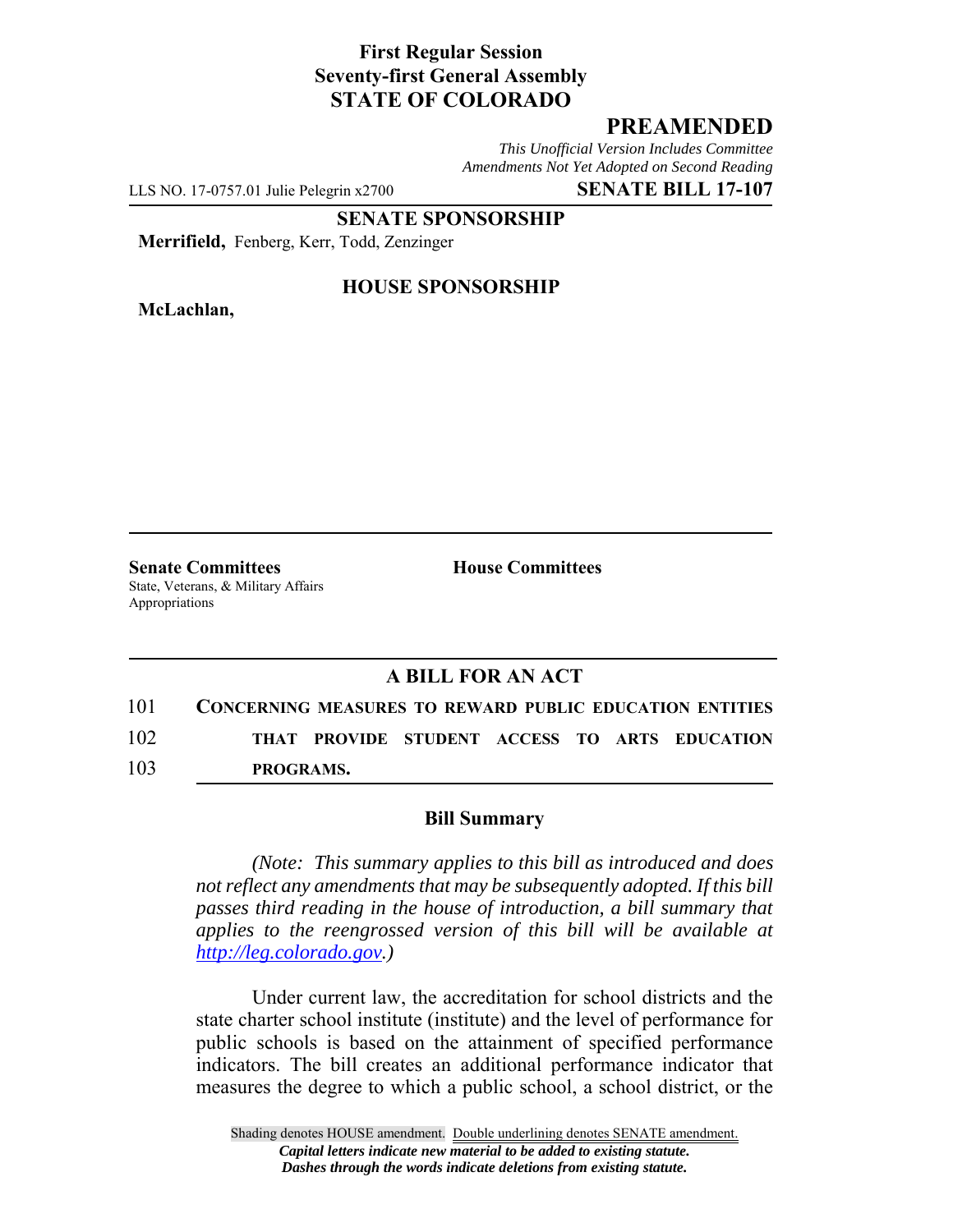institute provides access to courses or educational programs in dance, drama and theater, music, and visual arts. The state board of education must adopt rules by which a public school, a school district, or the institute will receive additional credit toward the accreditation or performance ratings based on the arts performance indicator.

| 1              | Be it enacted by the General Assembly of the State of Colorado:              |
|----------------|------------------------------------------------------------------------------|
| $\overline{2}$ | <b>SECTION 1.</b> In Colorado Revised Statutes, 22-11-204, amend             |
| 3              | $(1)(a)$ ; and <b>add</b> $(5.5)$ as follows:                                |
| $\overline{4}$ | 22-11-204. Performance indicators - measures - rules.                        |
| 5              | $(1)$ (a) The department shall annually determine the level of attainment    |
| 6              | of each public school, each school district, the institute, and the state as |
| 7              | a whole on each of the following performance indicators:                     |
| 8              | (I) Student longitudinal academic growth, based on the measures              |
| 9              | specified in subsection $(2)$ of this section;                               |
| 10             | (II) Student achievement levels on the statewide assessments,                |
| 11             | based on the measures specified in subsection $(3)$ of this section; and     |
| 12             | (III) Progress made in closing the achievement and growth gaps,              |
| 13             | based on the measures specified in subsection $(5)$ of this section; AND     |
| 14             | (IV) FOR THE 2017-18 SCHOOL YEAR AND EACH SCHOOL YEAR                        |
| 15             | THEREAFTER, PROVIDING ACCESS TO COURSES OR EDUCATIONAL                       |
| 16             | PROGRAMS IN THE ARTS, BASED ON THE MEASURES SPECIFIED IN                     |
| 17             | SUBSECTION $(5.5)$ OF THIS SECTION.                                          |
| 18             | $(5.5)$ (a) FOR THE 2017-18 SCHOOL YEAR AND EACH SCHOOL YEAR                 |
| 19             | THEREAFTER, THE DEPARTMENT SHALL DETERMINE THE LEVEL OF                      |
| 20             | ATTAINMENT OF EACH PUBLIC SCHOOL, EACH SCHOOL DISTRICT, THE                  |
| 21             | INSTITUTE, AND THE STATE AS A WHOLE ON THE PERFORMANCE INDICATOR             |
| 22             | CONCERNING ACCESS TO COURSES OR EDUCATIONAL PROGRAMS IN THE                  |
| 23             | ARTS BY USING THE MEASURES SPECIFIED IN THIS SUBSECTION $(5.5)$ . The        |

-2- 107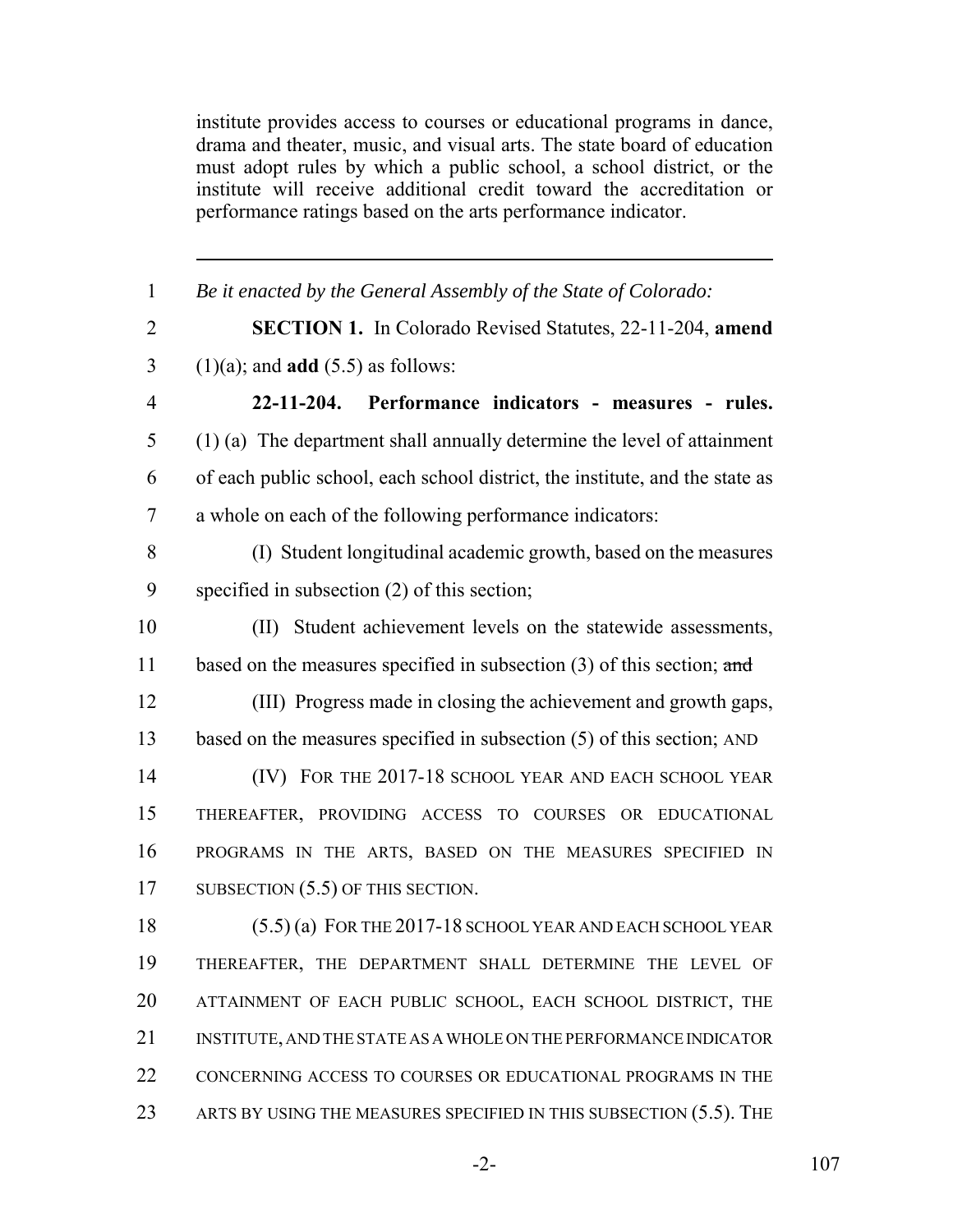STATE BOARD SHALL ADOPT RULES BY WHICH A PUBLIC SCHOOL, A SCHOOL DISTRICT, AND THE INSTITUTE RECEIVE ADDITIONAL CREDIT TOWARD THEIR ACCREDITATION OR PERFORMANCE RATINGS BASED ON THE MEASURES, WHICH ADDITIONAL CREDIT IS INCREASED BASED ON THE DEGREE TO WHICH THE COURSES OR EDUCATIONAL PROGRAMS OFFERED COMPLY WITH THE COLORADO ARTS STANDARDS ADOPTED BY THE STATE BOARD.IN DETERMINING THE AMOUNT OF ADDITIONAL CREDIT, THE STATE BOARD SHALL ALSO, AT A MINIMUM, TAKE INTO ACCOUNT WHETHER A PUBLIC SCHOOL IS LOCATED IN, OR WHETHER A SCHOOL DISTRICT IS, AN URBAN, SUBURBAN, OR RURAL SCHOOL DISTRICT, AS DESCRIBED BY RULE OF THE STATE BOARD, AND THE PERCENTAGE OF STUDENTS ENROLLED IN THE PUBLIC SCHOOL, SCHOOL DISTRICT, OR INSTITUTE WHO QUALIFY FOR FREE OR REDUCED-PRICE MEALS UNDER THE FEDERAL "RICHARD B. RUSSELL NATIONAL SCHOOL LUNCH ACT", 42 U.S.C. SEC. 1751 ET SEQ. (b) FOR EACH PUBLIC SCHOOL, THE PUBLIC SCHOOL SHALL REPORT THE COURSES OR EDUCATIONAL PROGRAMS PROVIDED IN DANCE, DRAMA AND THEATER, MUSIC, AND VISUAL ARTS AT EACH GRADE LEVEL. EACH PUBLIC SCHOOL SHALL PROVIDE TO THE DEPARTMENT ASSURANCES THAT THE PROGRAMS ARE DESIGNED TO MEET OR EXCEED THE APPLICABLE STATE STANDARDS.

21 (c) FOR EACH SCHOOL DISTRICT AND THE INSTITUTE, THE SCHOOL DISTRICT OR THE INSTITUTE SHALL REPORT THE COURSES OR EDUCATIONAL PROGRAMS PROVIDED IN DANCE, DRAMA AND THEATER, 24 MUSIC, AND VISUAL ARTS AT EACH GRADE LEVEL. EACH SCHOOL DISTRICT AND THE INSTITUTE SHALL PROVIDE TO THE DEPARTMENT ASSURANCES THAT THE PROGRAMS ARE DESIGNED TO MEET OR EXCEED THE APPLICABLE STATE STANDARDS.

-3- 107